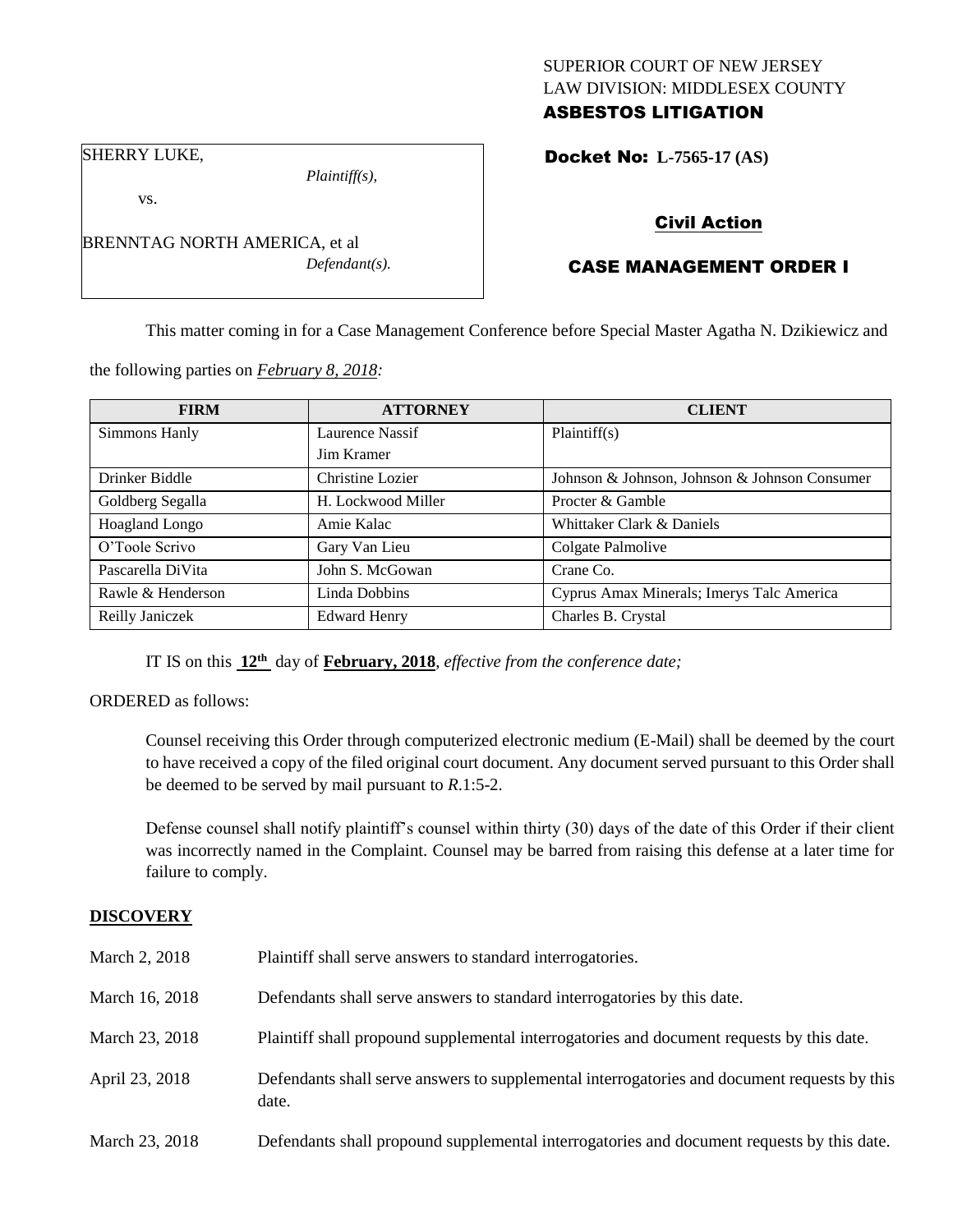| April 23, 2018 | Plaintiff shall serve answers to supplemental interrogatories and document requests by this<br>date.                                                                                                        |
|----------------|-------------------------------------------------------------------------------------------------------------------------------------------------------------------------------------------------------------|
| May 18. 2018   | Fact discovery, including depositions, shall be completed by this date. Plaintiff's counsel shall<br>contact the Special Master within one week of this deadline if all fact discovery is not<br>completed. |
| July 16, 2018  | Depositions of corporate representatives shall be completed by this date.                                                                                                                                   |

### **EARLY SETTLEMENT**

August 31, 2018 Settlement demands shall be served on all counsel and the Special Master by this date.

## **SUMMARY JUDGMENT MOTION PRACTICE**

- August 31, 2018 Plaintiff's counsel shall advise, in writing, of intent not to oppose motions by this date.
- September 14, 2018 Summary judgment motions shall be filed no later than this date.
- October 12, 2018 Last return date for summary judgment motions.

### **MEDICAL DEFENSE**

March 2, 2018 Plaintiff shall serve executed medical authorizations (along with answers to interrogatories) by this date. March 2, 2018 Plaintiff shall serve a diagnostic medical report and any medical records in plaintiff's possession by this date. August 31, 2018 Plaintiff shall serve medical expert reports by this date. August 31, 2018 Upon request by defense counsel, plaintiff is to arrange for the transfer of pathology specimens and x-rays, if any, by this date. November 9, 2018 Defendants shall identify its medical experts and serve medical reports, if any, by this date. In addition, defendants shall notify plaintiff's counsel (as well as all counsel of record) of a joinder in an expert medical defense by this date.

### **LIABILITY EXPERT REPORTS**

- August 31, 2018 Plaintiff shall identify its liability experts and serve liability expert reports or a certified expert statement by this date or waive any opportunity to rely on liability expert testimony.
- November 9, 2018 Defendants shall identify its liability experts and serve liability expert reports, if any, by this date or waive any opportunity to rely on liability expert testimony.

#### **ECONOMIST EXPERT REPORTS**

August 31, 2018 Plaintiff shall identify its expert economists and serve expert economist report(s), if any, by this date or waive any opportunity to rely on economic expert testimony.

 $\_$  ,  $\_$  ,  $\_$  ,  $\_$  ,  $\_$  ,  $\_$  ,  $\_$  ,  $\_$  ,  $\_$  ,  $\_$  ,  $\_$  ,  $\_$  ,  $\_$  ,  $\_$  ,  $\_$  ,  $\_$  ,  $\_$  ,  $\_$  ,  $\_$  ,  $\_$  ,  $\_$  ,  $\_$  ,  $\_$  ,  $\_$  ,  $\_$  ,  $\_$  ,  $\_$  ,  $\_$  ,  $\_$  ,  $\_$  ,  $\_$  ,  $\_$  ,  $\_$  ,  $\_$  ,  $\_$  ,  $\_$  ,  $\_$  ,